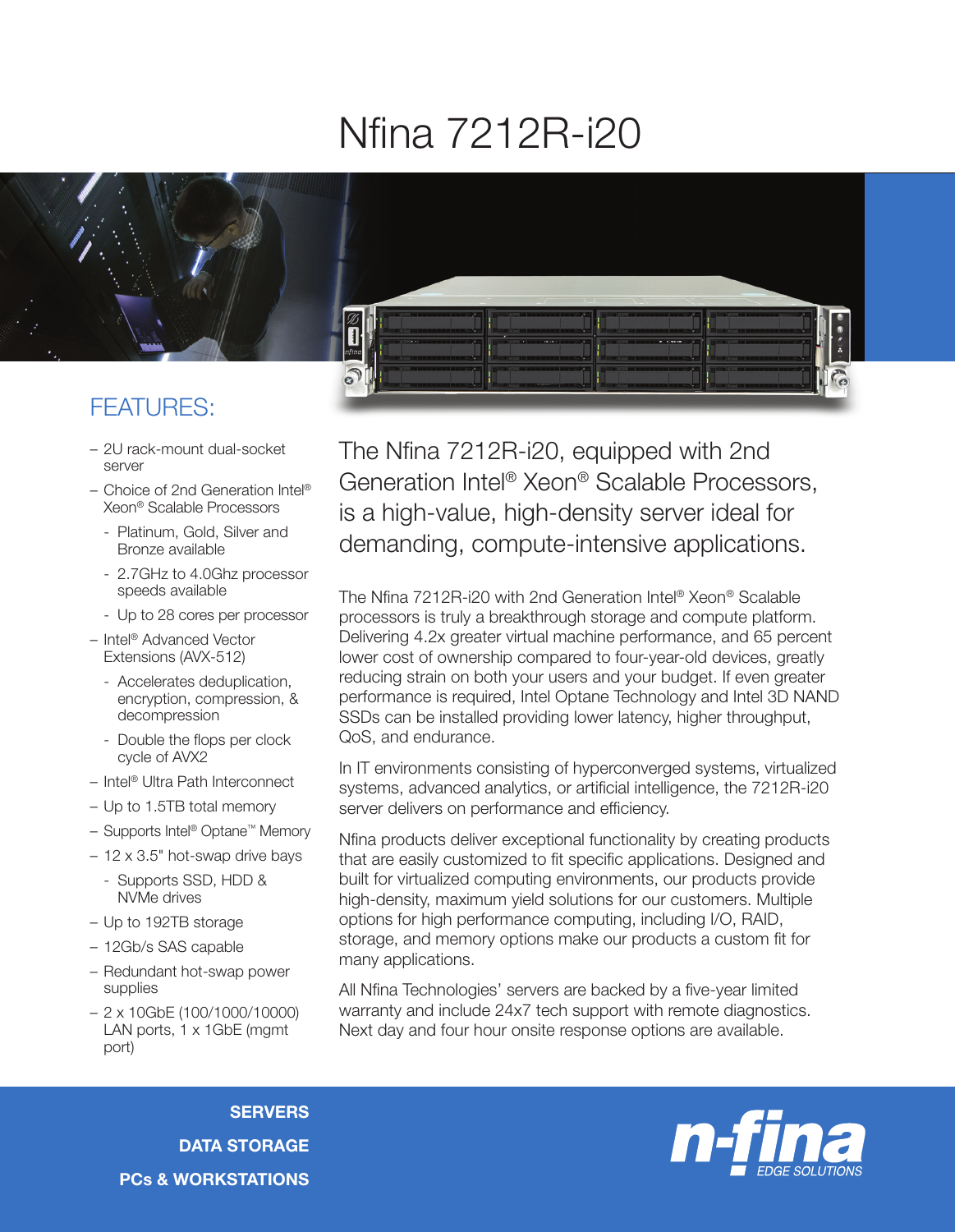## NFINA 7212R-i20

| <b>SPECIFICATIONS</b>        |                                                                                                                                                                                                                                                                                       |
|------------------------------|---------------------------------------------------------------------------------------------------------------------------------------------------------------------------------------------------------------------------------------------------------------------------------------|
| Form Factor                  | 2U rack-mount, 3.44" x 16.93" x 27.95"                                                                                                                                                                                                                                                |
| <b>Operating Temperature</b> | 10°C to 35°C (50°F to 95°F)                                                                                                                                                                                                                                                           |
| Processor                    | 2nd Generation Intel® Xeon® Scalable Processors, up to 28 cores each                                                                                                                                                                                                                  |
| Processor Speed              | 2.7GHz to 4.0GHz                                                                                                                                                                                                                                                                      |
| Socket                       | Dual Socket P                                                                                                                                                                                                                                                                         |
| Memory                       | Up 24 DIMM slots, DDR4 ECC 2933 MHz<br>1.5TB Max memory capacity<br>Intel <sup>®</sup> Optane <sup>™</sup> Memory supported                                                                                                                                                           |
| Storage                      | 12 x 3.5" or 2.5" hot-swap drive bays (front)<br>Supports: 12 SSD or HDD drives -or- 10 SSD or HDD, and 2 NVMe drives<br>2 x 2.5" rear mounted hot-swap drives (optional)<br>2 x Internal M.2 NVMe/SSDs (2280), PCIe® or SATA (optional)                                              |
| Maximum Storage              | Up to 192TB, depending on drive type                                                                                                                                                                                                                                                  |
| Software RAID                | 0, 1, 10, optional 5                                                                                                                                                                                                                                                                  |
| Hardware RAID                | Hardware RAID (optional)                                                                                                                                                                                                                                                              |
| Input Voltage                | 100-127V @ 8.5A, 50/60 Hz<br>200-240V @ 7.5A, 50/60 Hz                                                                                                                                                                                                                                |
| Power Supply                 | Redundant hot-swap power supplies @ 1300W AC each                                                                                                                                                                                                                                     |
| Remote Management            | IPMI 2.0, KVM over HTML5                                                                                                                                                                                                                                                              |
| <b>TPM</b>                   | Version 2.0, optional                                                                                                                                                                                                                                                                 |
| Software Certifications      | VMware® ESXi 6.5-7.0 Certified                                                                                                                                                                                                                                                        |
| OS Supported                 | Microsoft <sup>®</sup> Windows Server <sup>®</sup> 2016, 2019, Windows <sup>®</sup> 10 Pro/Enterprise,<br>VMware® ESXi™ 6.0-7.0, Open-E® JovianDSS™ & DSS7, Red Hat® RHEL<br>5,6,7x, SUSE® SLES 11,12, Ubuntu 14,15,16,17, CentOS™ 6,7, XenServer®<br>6.5-7.6, more options available |
| Certifications               | NRTL Nemko (US, Canada), CE (Europe), RCM (Australia/NZ), GS (Germany),<br>FCC (US), ICES-3(A) (Canada), KC (Korea), Ukraine Certification, BSMI (Taiwan),<br>EAC (Russia), VCCI-A (Japan), RoHS EVPU 20 (China), MIC (Vietnam)                                                       |
| Warranty                     | 5 years                                                                                                                                                                                                                                                                               |